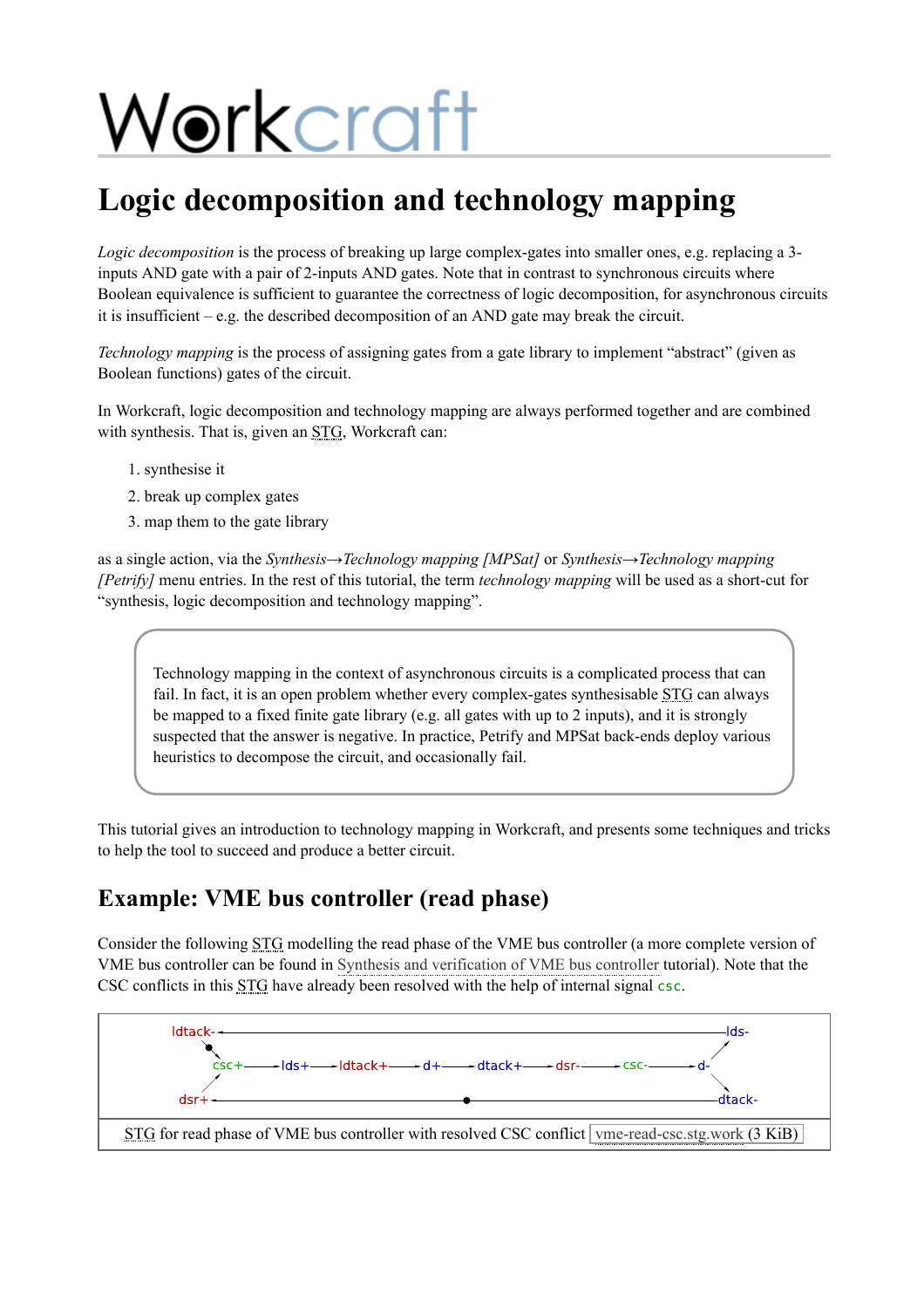Petrify back-end does not require CSC conflicts to be resolved, and if one attempts to synthesise the circuit with CSC conflicts, it tries to resolve them before proceeding with the synthesis. However, MPSat back-end does require CSC conflicts to be resolved prior to synthesis, and fails if the STG has CSC conflicts. One can verify if an STG has CSC conflicts via *Verification→Complete State Coding (all cores) [MPSat]*. CSC conflicts can be resolved, either automatically via *Tools→Encoding Conflicts→…* or manually, see Resolution of [encoding \(CSC\) conflicts tutorial.](https://workcraft.org/tutorial/synthesis/csc-resolution/start)

This STG can be synthesised using complex-gates, via *Synthesis→Complex gate […]*, and the resulting circuit is as follows (after manual layouting):



This circuit is not mapped yet, i.e. complex-gates are just Boolean functions of arbitrary size, e.g. they can be not implementable by any library gate. In this case, however, the STG was tiny and all the gates in the circuit are likely to be mappable to a realistic gate library.

Workcraft provides several gate libraries in the *SIS genlib* format, and the user can easily add a new library. The default library is workcraft.lib, and it will be used below. However, it is possible to tell Workcraft to use another library by amending the *Gate library for technology mapping* setting in the *Edit→Preferences…* window under the *Models→Digital Circuit* leaf.

Complex-gate and standard-C syntheses are oblivious to the gate library – the implementations they yield are Boolean functions of arbitrary complexity. These functions are often too large to be implemented by a single gate available in the gate library. Unfortunately, breaking up a complex-gate into smaller ones, when performed naïvely, generally yields an incorrect circuit – this happens due to the delays associated with the outputs of the newly introduced gates. To illustrate this problem, suppose the gate library only has gates with up to two inputs. One may try to break up the 3-input gate implementing csc in the above circuit into a 2-input bubble-OR gate followed by a 2-input AND, as shown below, which would preserve the Boolean function computed by the gate.

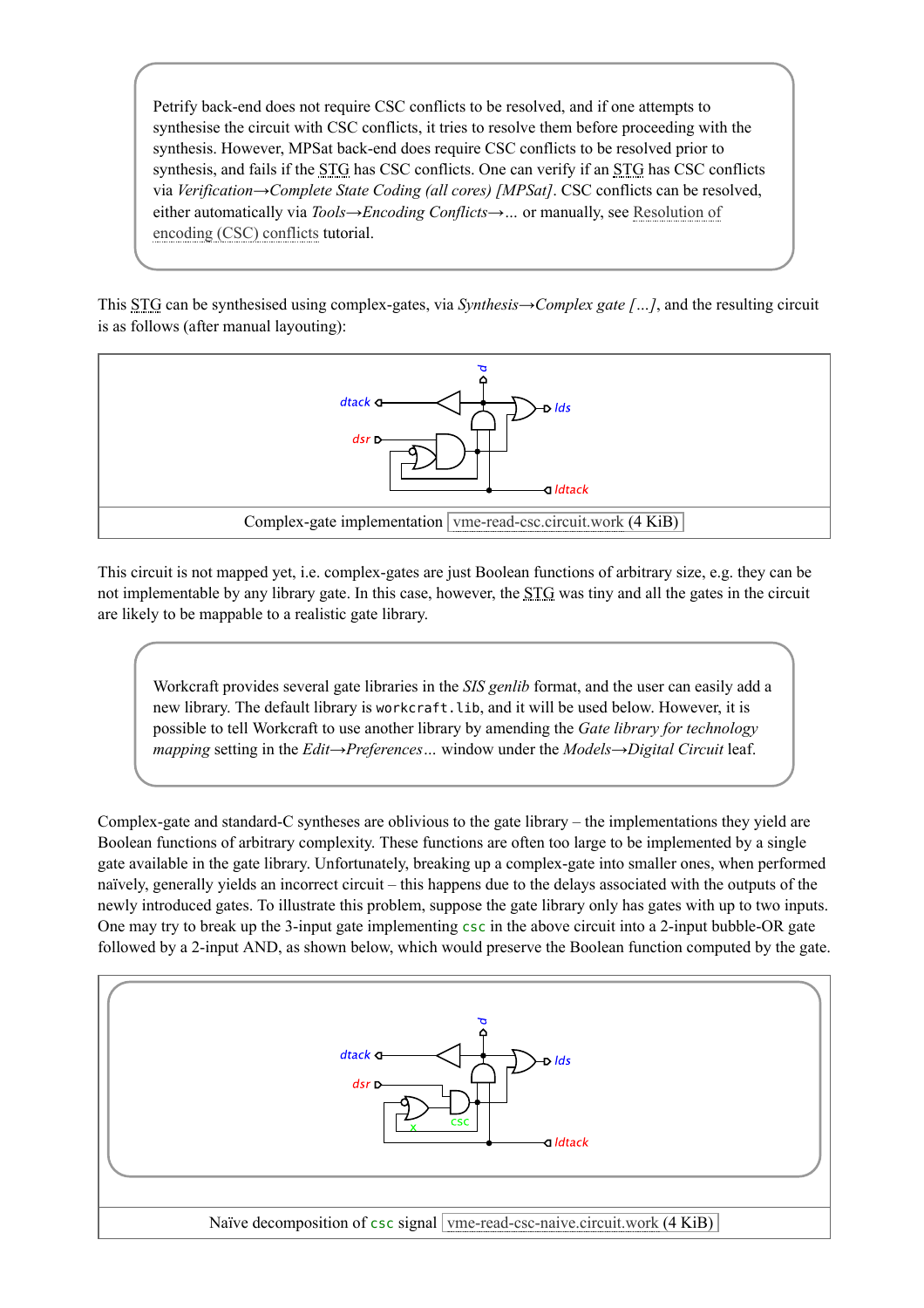This can be done by right-clicking this gate and selecting *Split multi-level gate* from the pop-up menu. (Alternatively use *Transformation→Split multi-level gates (selected or all)* menu.) Unfortunately, the new delay associated with the output of bubble-OR gate breaks the speed-independence of the circuit, and it no longer satisfies the conformation and output persistency properties in the *Verification* menu.

Let us now try automatic decomposition. First, we need to restrict the default library to 2-input gates: In the *Edit→Preferences* dialog, select *External tools→MPSat synthesis* and tick the *Edit additional parameters before every call* checkbox. Then select *Synthesis→Technology mapping [MPSat]*. A dialog box will pop up asking for extra command line parameters to pass to MPSat – type -g2 to restrict MPSat to gates/latches with at most two inputs (see [MPSat command line options](https://workcraft.org/help/mpsat) for details). The following circuit (the layout was manually improved) can then be synthesised ( note that solution is not unique and you may get a slightly different one ).



The circuit is now mapped – the gate labels correspond to the gate names in the library. Interestingly, MPSat replaced the 3-input gate with feedback by a latch. In fact, this replacement is not equivalent in the Boolean sense – there is a difference when  $dsr=ldtack=0$  and  $csc=1$ ; however, no such state is reachable, so this implementation is correct – this can (and should!) be formally verified using *Verification* menu.

It is impossible to find this mapping by considering only the original complex-gate circuit, as the set of reachable states depends on both, the circuit and its environment, and the behaviour of the environment cannot be deduced from the circuit. Hence the STG (representing the contract between the circuit and its environment) plays a crucial role in asynchronous synthesis.

Note that the inverter at the input of the C-element has a dotted line through, indicating that there is a zero-delay assumption on it, i.e. it must be placed next to the C-element and its worst-case delay should be smaller then any other gate delay. This is usually unproblematic as long as such input inverters are placed next to the main gate, but in some situations this assumption may be questionable; moreover, this assumption introduces extra constraints that have to be satisfied during placing and routing. In this case this assumption is actually superfluous: select this inverter, un-tick the *Zero delay* checkbox in the Property editor, and verify the resulting circuit.

In this particular case no logic decomposition was necessary – the library happened to have a latch that would directly (with an extra inverter) implement csc. Let us now restrict the library to 2-input gates and no latches, to force MPSat to perform logic decomposition. Select *Synthesis→Technology mapping [MPSat]* and a dialog box will pop up asking for extra command line parameters to pass to MPSat – type -g!2 (see MPSat command line [options for details\). The following circuit \(the layout was manually improved\) can then be synthesised \(](https://workcraft.org/help/mpsat) note that solution is not unique and you may get a slightly different one ).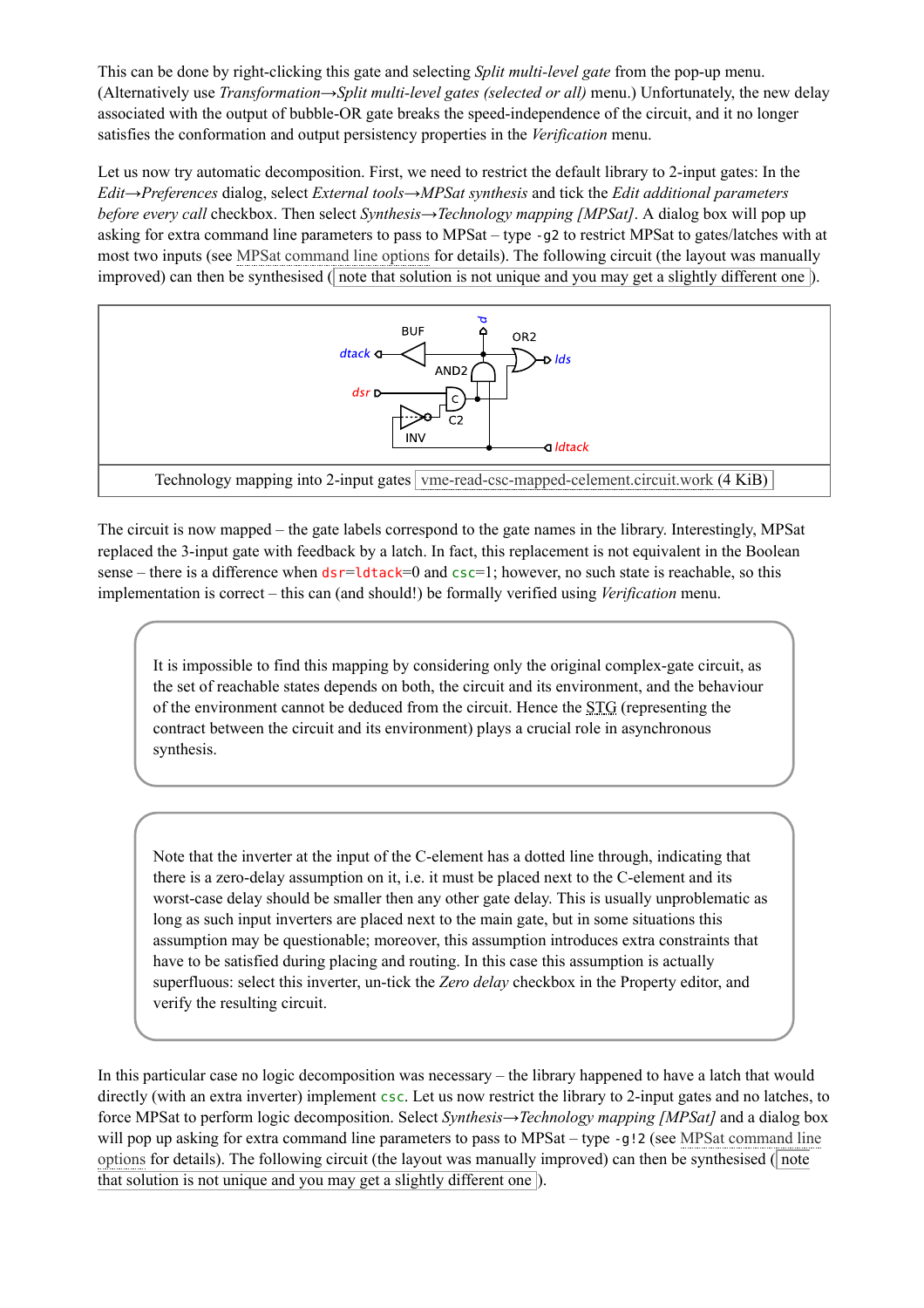

This time the 3-input gate was decomposed into two 2-input gates, i.e. logic decomposition did occur. This decomposition resembles (after reshuffling the bubbles) the incorrect naïve one described above, but in fact there is an important difference: The output of the leftmost gate is now forked, so each transition of this gate is *acknowledged* by (i.e. causes) a transition on one of the two gates it is driving. The principle that each signal transition must be acknowledged is fundamental for speed-independent circuits, and its violation in the naïve design described above was indicative of its incorrectness.

Do not forget to un-tick the *Edit additional parameters before every call* checkbox (unless you want to be prompted for extra parameters every time MPSat synthesis is invoked).

## **Overcoming technology mapping failure**

As was already explained above, technology mapping in the context of asynchronous circuits is a difficult problem, and the tools occasionally fail to solve it. This section describes several techniques and tricks for overcoming this problem.

#### **Hierarchical design**

An ounce of prevention is worth a pound of cure!

A common mistake of novice designers is to attempt creating a single large monolithic STG capturing the behaviour of the whole system. The complexity of technology mapping (and of everything else) can be significantly reduced if one acts early on and uses *hierarchical decomposition* of a complex design into smaller modules (communicating e.g. by handshakes), which are decomposed into even smaller modules, etc., until the terminal modules are small enough (e.g. have only a handful of signals  $-$  if a module has more than 10-12 signals it usually should be decomposed). As an example, consider the following hierarchy for a single phase of a multi-phase buck controller [\[1\]](#page-9-0):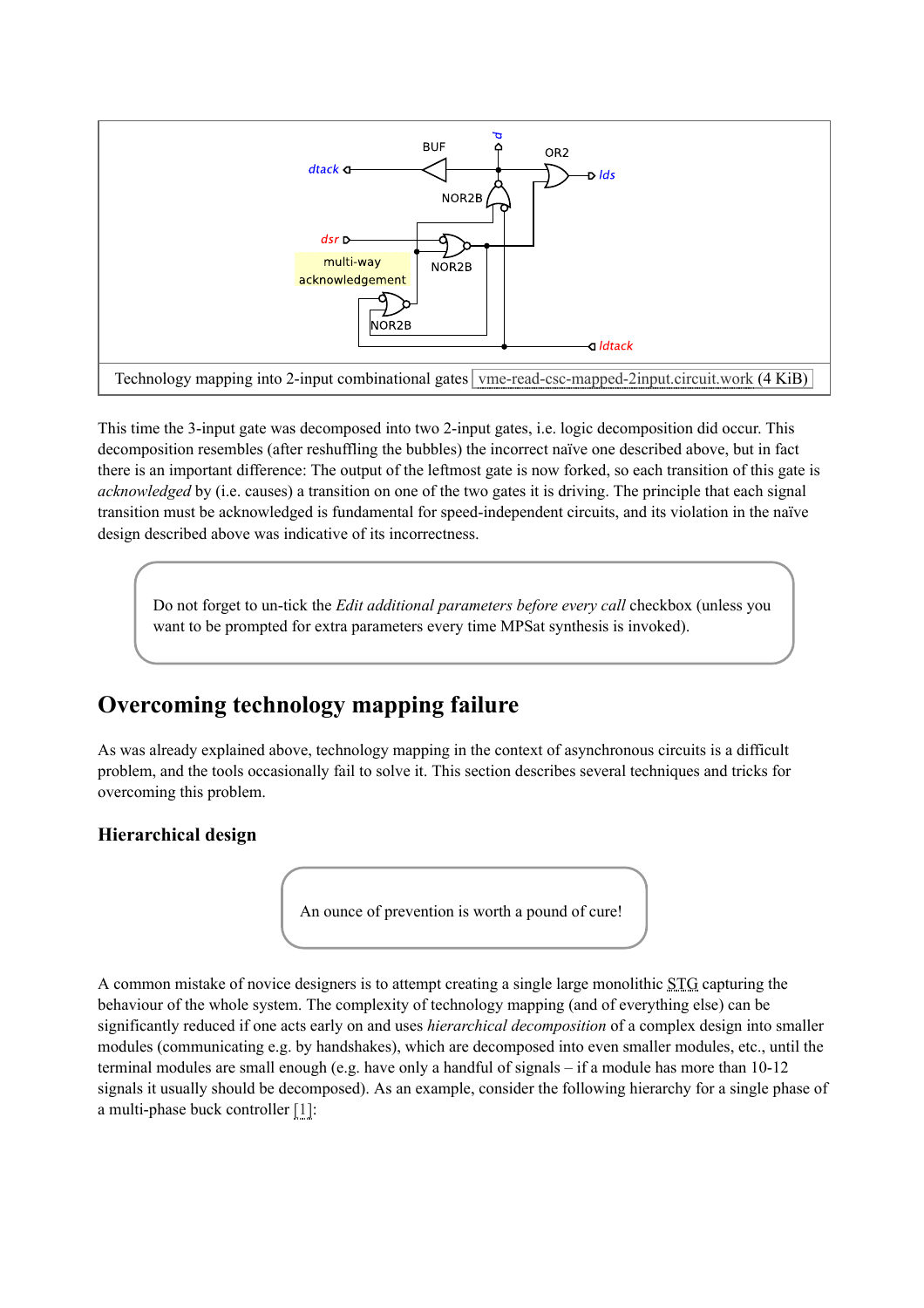

The following tutorials illustrate this approach:

- [Hierarchical design of a realistic buck controller](https://workcraft.org/tutorial/synthesis/decomposition/start).
- [Verification and synthesis of hierarchical designs](https://workcraft.org/tutorial/synthesis/composition/start).

The hierarchical approach has a number of important advantages:

- Hierarchical designs are easier to comprehend, document, explain to other people, and maintain. They also look better than large monolithic STGs on PowerPoint slides.
- Designing several small STGs is almost always simpler than designing a large monolithic one and also reduces the risk that the STG does something unexpected.
- It is often the case that some of the modules can be re-used within a design (or even by different designs); hierarchical approach helps identifying such reusable components.
- Hierarchical design avoids creating large monolithic STGs, which are difficult for the tools to synthesise. It should be stressed that if one sets out to create a large monolithic STG, technology mapping is almost certainly will be a major challenge.

Partitioning a module into smaller ones in a meaningful way is a creative problem. A possible approach could be:

- Think of the output signals of the module as "what the module computes".
- Partition the output signals into two (or more) sets hopefully, in a meaningful way, so that "related" outputs are kept together; from each of these sets a new sub-module will be created.
- The set of signals in each sub-module has to be iteratively expanded by including any signal that triggers or is in the choice relationship with an already included output signal. (Choices involving outputs violate output persistency, so it's mostly about keeping a mutex's outputs in the same module.) The triggering signals become inputs of the module: It is ok to share the module inputs between several sub-modules, and an output of one sub-module could be an input of 0 or more other sub-modules, but no signal can be an output of more than one sub-module.
- If you had to include all (or most) outputs of one sub-module into another, you may merge the former sub-module into the latter one.
- Some extra communication between the sub-modules may be required, e.g. new handshakes. If several modules form a token ring, it may be possible to use one signal per link rather than a handshake, e.g. see the example in [Verification and synthesis of hierarchical designs.](https://workcraft.org/tutorial/synthesis/composition/start)

One would wish the hierarchical approach to eliminate the problems during technology mapping, making it fully automatic. However, there are still practical situations when one has to help the tools: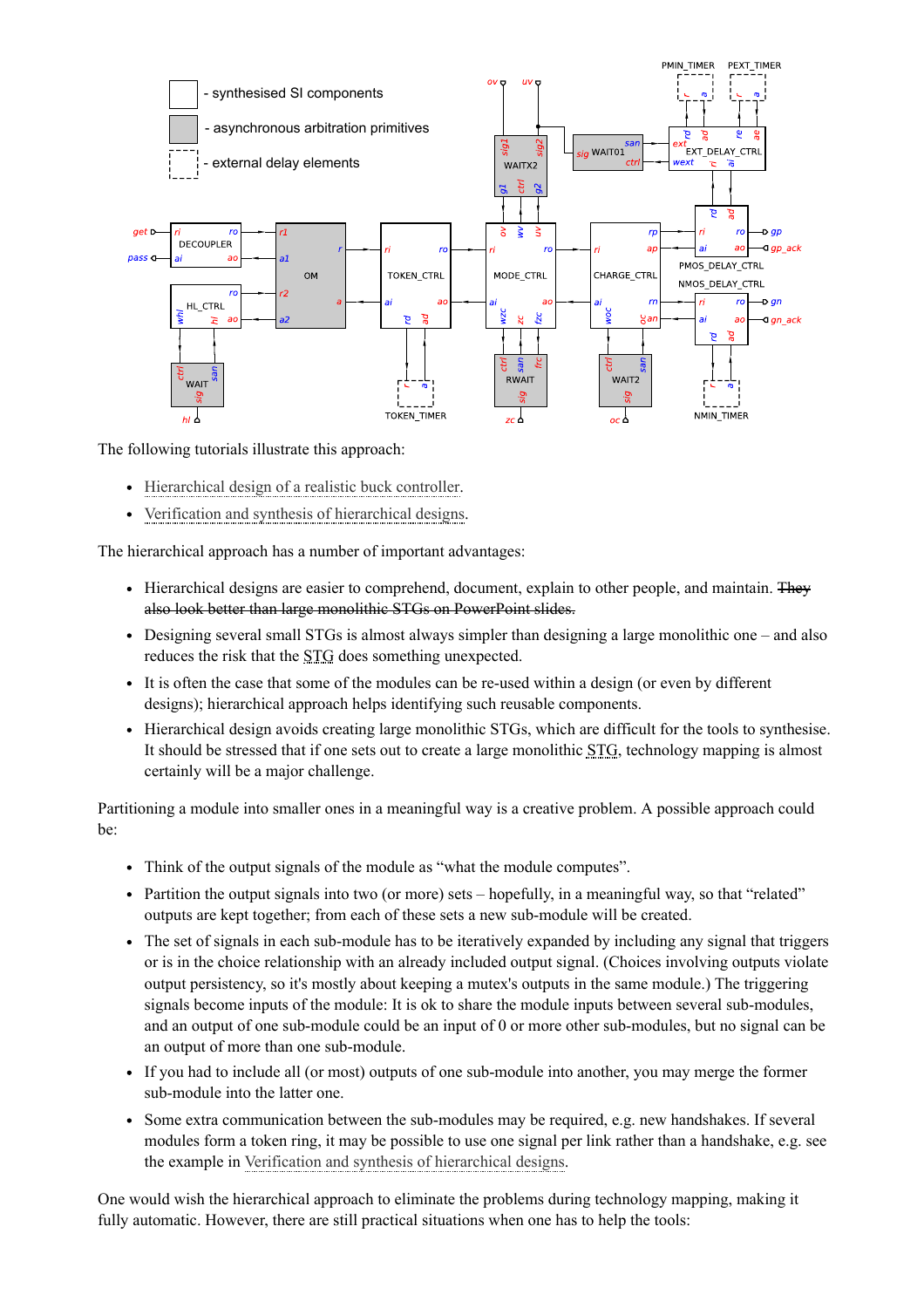- "I see the light and will always follow the hierarchical approach from now on, but I have several large monolithic STGs from my dark past, which must be mapped by tomorrow."
- "I inherited a large monolithic STG from another designer."
- "I cannot think of any meaningful way to decompose this module."
- "I faithfully followed the hierarchical approach, but the tools still failed on a relatively small module."
- Etc.

The rest of this section is describing various tips and tricks which may help in such situations. There is still no guarantee of success, so the ultimate fall-back position is appealing to the designer's "high-level understanding of the system", "creativity", and the ability to "think outside the box".

#### **Expanding the gate library**

Consider the following STG specifying a 5-input OR function with mutually exclusive inputs:



The complex-gate implementation is a 5-input OR gate as expected, but Workcraft's default gate library does not have an OR5 gate, and both Petrify and MPSat fail to decompose this example. If extending the gate library is an option, one can just add an OR5 gate to it. Unfortunately, expanding the library is rarely an option.

#### **Insertion of helper internal signals**

Logic decomposition is the most difficult part of the process, and technology mapping (in the narrow sense) is simple once logic decomposition succeeds in breaking up the gates into ones directly mappable to the gate library. The tools perform logic decomposition at the level of the STG, by adding internal signals corresponding to various sub-functions of complex-gates. This process heavily relies on heuristics, so a designer can help the [tool by inserting a new internal signal implementing some useful sub-function. \(Tutorial Resolution of encoding](https://workcraft.org/tutorial/synthesis/csc-resolution/start#signal_insertion) (CSC) conflicts explains how to insert internal signals into an STG.)

The reason why Petrify fails for the above STG is unclear (probably some unlucky application of a heuristic). The reason for MPSat's failure is that it inserts signals *structurally* into the STG, and only a restricted classes of insertions are possible, all of which happen to be not applicable to this STG. The designer can help the tool by inserting a signal to split off a 3-input OR function, as shown below. Signal map can then be implemented as  $OR3(in1, in2, in3)$ , and then out can be implemented as  $OR3(map, in4, in5)$ , and the tools now easily find this implementation.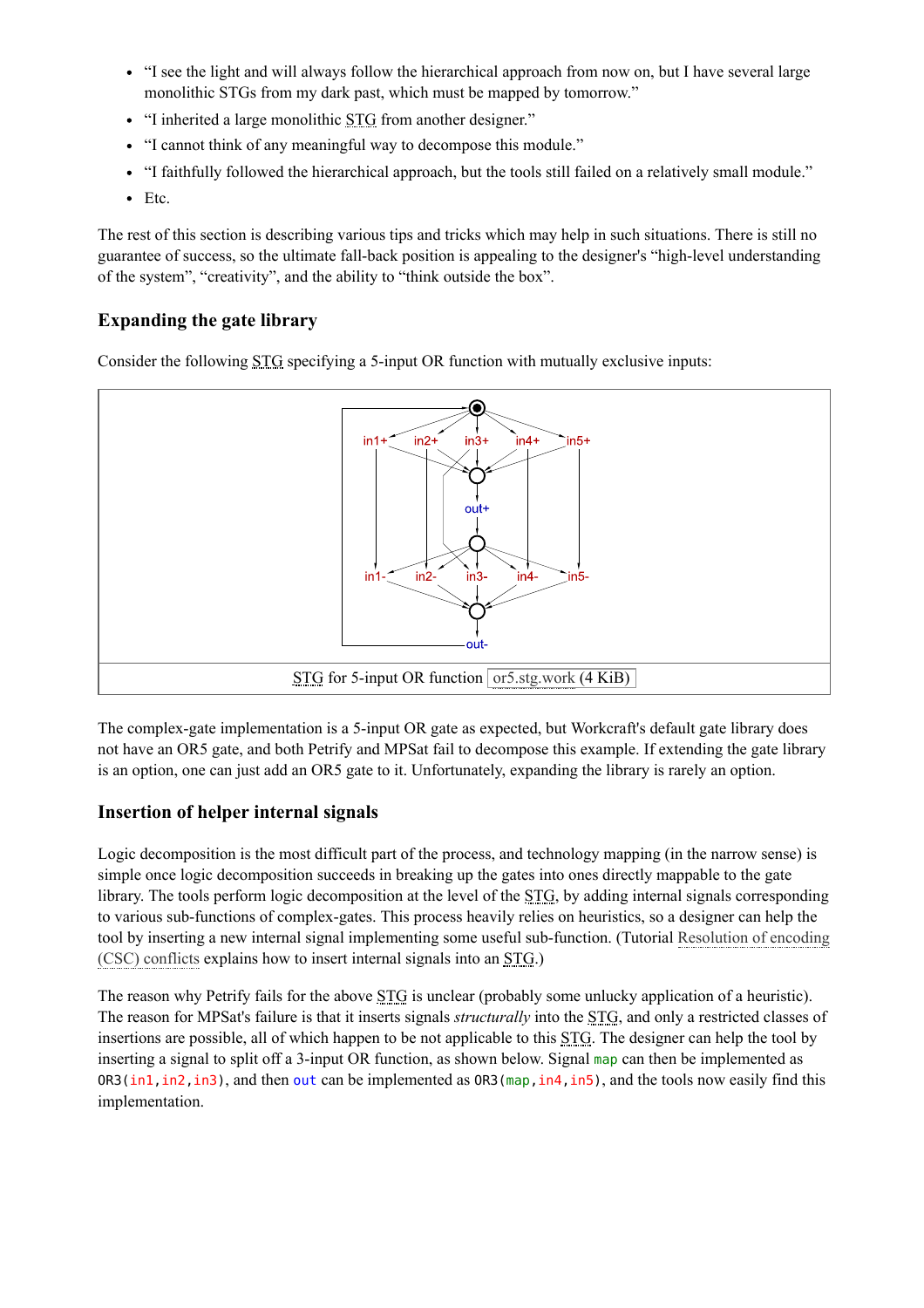

#### **Simplifying STG structure**

Another important approach is to simplify the structure of the STG by reducing the number of choice and merge places – this will help MPSat that uses structural insertions. The 5-input OR STG above has quite a contrived structure, with several choice and merge places. The place at the top models free choice between the inputs – it is essential, so one has to keep it. The following merge place is used only to execute a single output transition, and is immediately followed by a controlled choice place, with the extra parallel arcs between input transitions to keep track of the current branch. One can simplify the structure considerably, by replicating transitions of out, removing also the final merge place. Note that both STGs below are semantically identical, but the one on the right uses a *proxy place* (this feature is accessible from the *Transformations* menu) to improve the layout. Now both Petrify and MPSat have no difficulty mapping this simplified STG.



#### **STG re-synthesis**

*STG re-synthesis* is an automatic process involving building the state graph of the given STG and then deriving an equivalent STG from this state graph. This may simplify the structure of the STG, so it is related to the above approach. Note that the resulting STG is not necessarily the simplest possible one, e.g. for the OR5 example re-synthesis derives an STG with two non-implicit places, which still cannot be automatically mapped.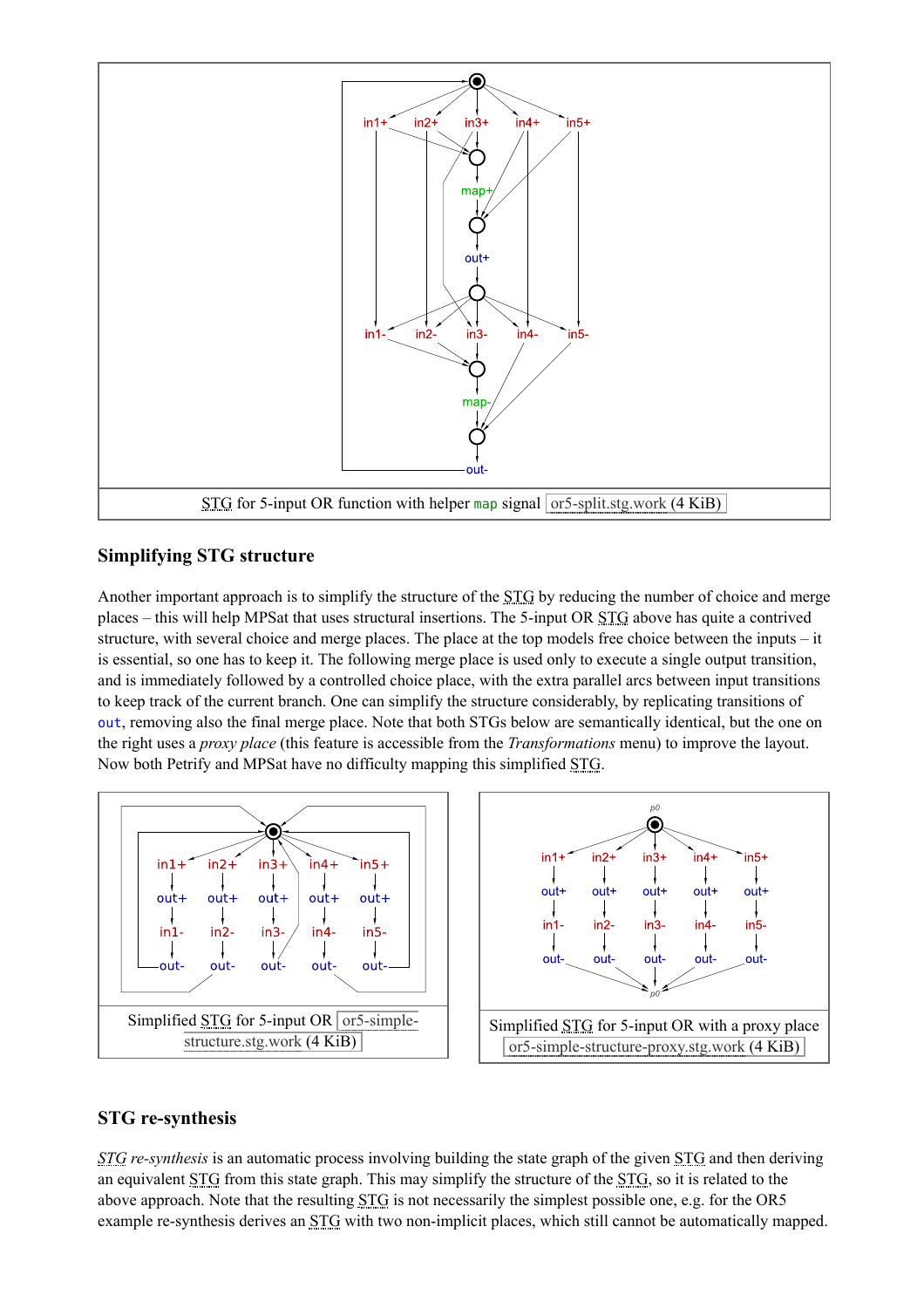Nevertheless, when technology mapping fails, you may try to push your luck by re-synthesising the STG and mapping the result. For example, consider the following STG (an early version of the design in [\[2\]](#page-9-1) that did not make it to the paper):



This STG has a rather contrived structure with many choice and merge places, and also has four dummy transitions (dummies are generally 'difficult' for some of the synthesis and verification tasks in Workcraft). Not surprisingly, MPSat fails to map this circuit; Petrify at first seems to succeed, but the resulting circuit has gates with disconnected pins and fails the verification (looks like a bug in the tool).

Let us try to re-synthesise this circuit, removing also the dummies. This can be done by selecting the four dummy transitions with the mouse while holding  $\vert$ Shift $\vert$ , and then choosing *Conversion*  $\rightarrow$  *Net synthesis hiding selected signals and dummies [Petrify with -er option]* (the -er option tells the tool to create different transitions for instances of the same signal if their excitation regions in the state graph are disjoint – this often helps to simplify the structure; occasionally, a similar command without -er is also helpful, so you may try that as well). The resulting  $STG$  is shown below ( note that you may get a slightly different one, or layout may change ) – its structure is much less contrived (fewer choice and merge places) and there are no dummies. Now MPSat has no difficulty completing technology mapping, and the resulting circuit passes verification, both wrt. the re-synthesised STG and wrt. the original one (except that Workcraft complains that output persistency cannot be checked due to dummies). Note that you can set the STG to check the circuit with in the Property editor.

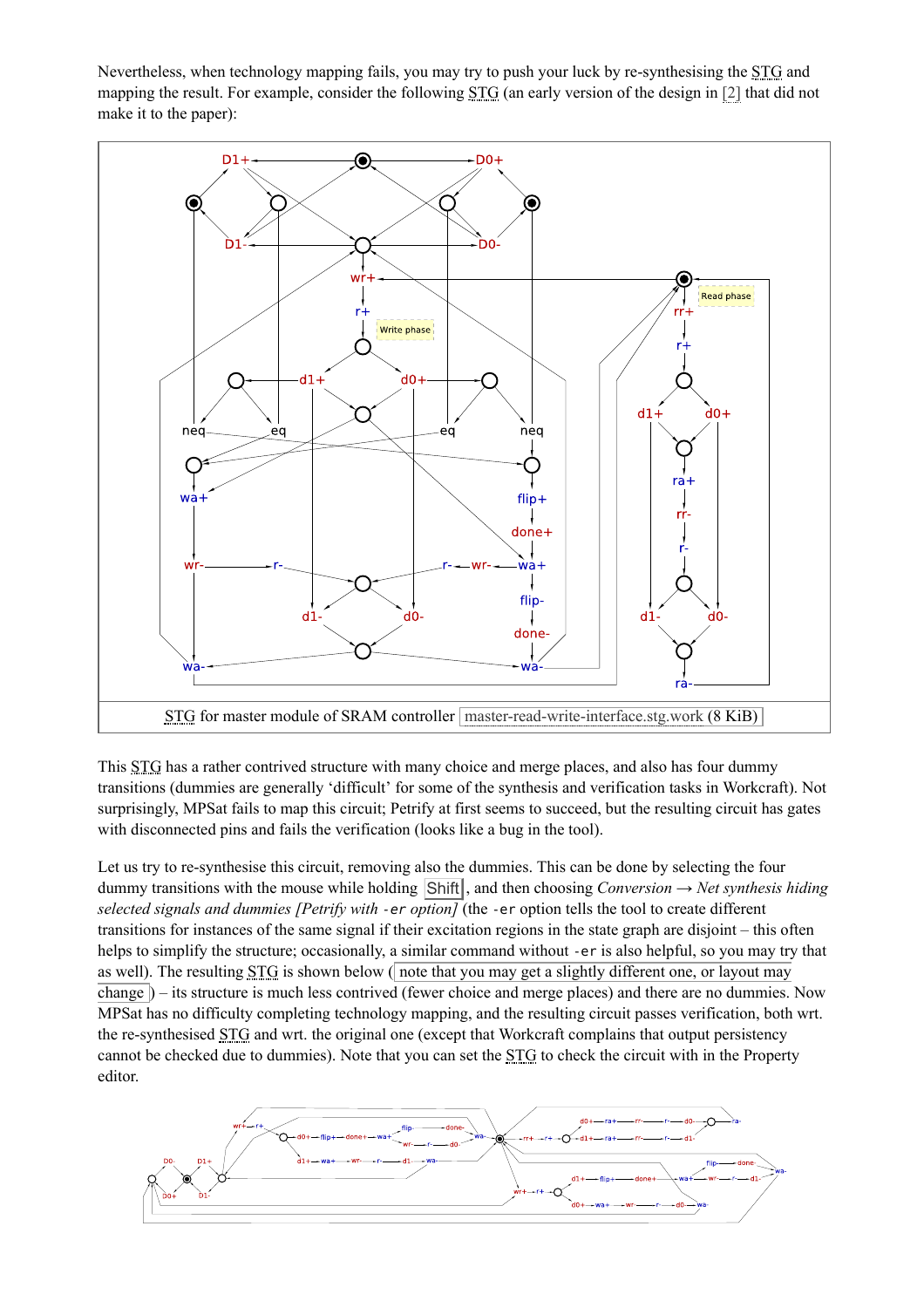#### **Concurrency reduction**

*Concurrency reduction* is another useful technique that was explained in the Resolution of encoding (CSC) [conflicts tutorial. However, it can be applied not only for CSC resolution, but also for simplifying the circu](https://workcraft.org/tutorial/synthesis/csc-resolution/start#concurrency_reduction)it, which may help technology mapping. As an example, consider the control logic of WAITX [\[3\]](#page-9-2) – an element from the family of [Asynchronous Arbitration Primitives.](https://workcraft.org/a2a/start)

The STG for this controller is shown below – note that internal signal csc and two concurrency reductions (the amber arcs) were used to solve the CSC conflicts. The complex-gate implementation has gates with up to eight inputs. Even though automatic technology mapping succeeds, the resulting circuit is not particularly good – the circuit's area is large (220 units for MPSat and 228 for Petrify – you may get different results), with several large gates.



The following STG shows how to add two more concurrency reductions – the "high-level understanding of the design" allows one to conclude that these concurrency reductions are unlikely to harm the performance. The modified STG turns out to be much easier to map and the circuit is better (the area is 156 units for MPSat and 152 for Petrify – you may get different results) with much smaller gates (the circuit in [\[3\]](#page-9-2) was then slightly improved manually).



#### **STG decomposition**

Occasionally one has no choice but re-designing the given large STG as a composition of smaller ones, as described in the [Hierarchical design](https://workcraft.org/tutorial/synthesis/technology_mapping/start#hierarchical_design) section above. This is a creative process that requires deep understanding